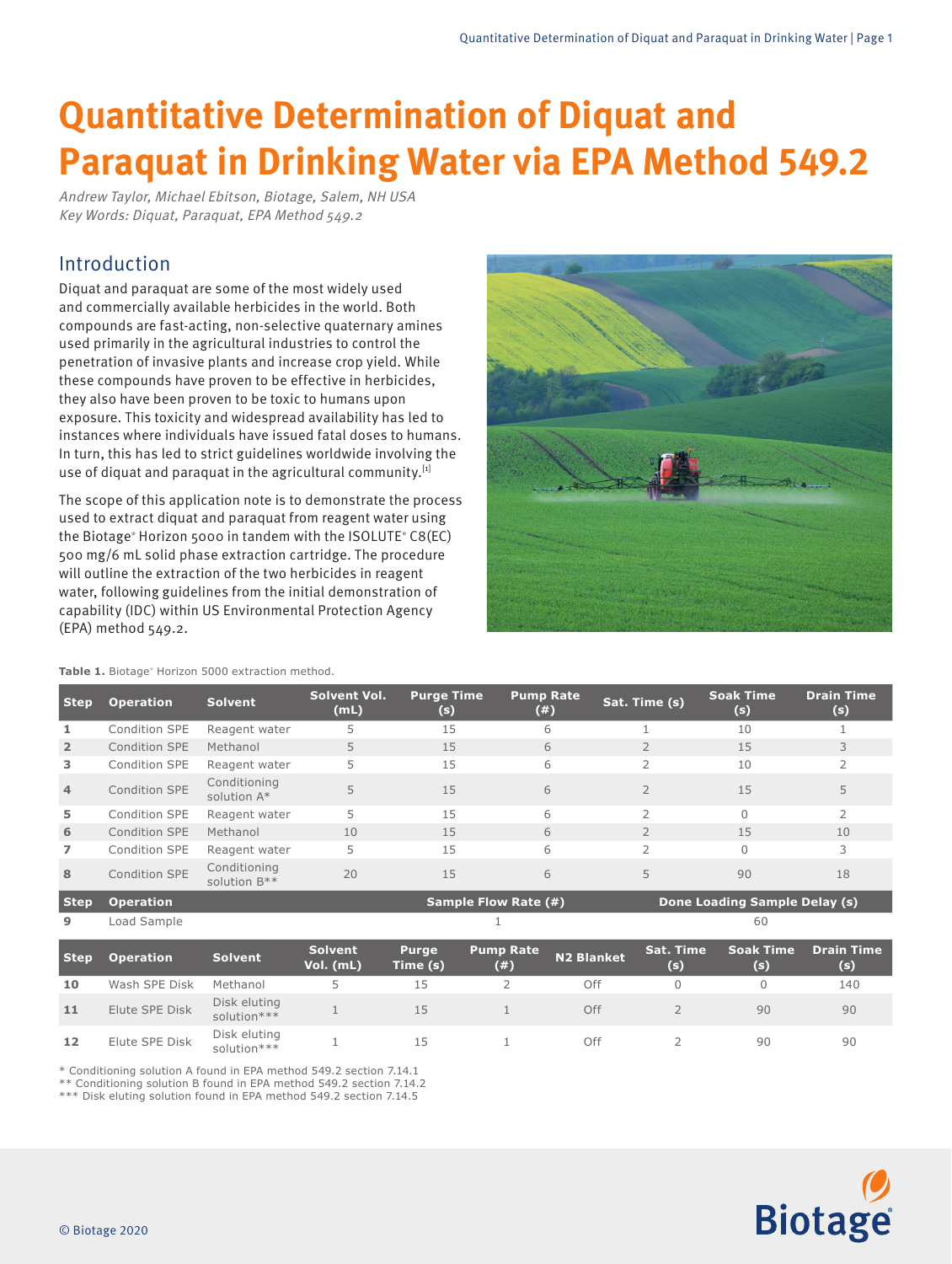# Experimental

The extraction was performed using the Biotage® Horizon 5000 automated solid phase extraction system, using the extraction program displayed in Table 1. A 250 mL sample size (1 L sample size for laboratory reagent blank sample) was extracted at a pH between 7 and 9. The consumable used for this application note was an ISOLUTE® C8(EC) 500 mg/6 mL solid phase extraction cartridge (p/n 291-0050-C). The instrument provided extracts with approximately 4.5 mL of solvent. 100 µL of the ion-pair concentrate (section 7.14.6 in EPA method 549.2) was added to each extract and the final volume was brought up volumetrically to 5 mL with disk eluting solution (section 7.14.5 EPA method 549.2) and vortexed to ensure the ion-pair concentrate was dispersed throughout the mixture. The analytical step was performed using an Agilent 1260 Infinity II HPLC instrument outfitted with Diode Array Detector. The conditions for the HPLC-DAD analysis are presented in Table 2.

**Table 2.** HPLC-DAD parameters.

| <b>Parameter</b>             | Value                                                       |
|------------------------------|-------------------------------------------------------------|
| Column                       | YMC AQ12S03-1546WT (4.6 x 150 mm)                           |
| Column<br><b>Temperature</b> | 35.0 °C                                                     |
| <b>Flow Rate</b>             | $2.0$ mL/min                                                |
| <b>Mobile Phase</b>          | Ion-Pair Mobile Phase (section 7.16 in EPA<br>Method 549.2) |
| <b>Run Time</b>              | 5 min                                                       |
| Wavelength<br>Range          | 210-370 nm                                                  |
| Quantitation<br>Wavelengths  | Parguat: 257 nm<br>Diguat: 308 nm                           |

**Table 5.** Initial demonstration of capability statistical data.

|                      | Paraguat                            |        | <b>Diquat</b>        |                                     |        |  |
|----------------------|-------------------------------------|--------|----------------------|-------------------------------------|--------|--|
| Average Recovery (%) | <b>Standard</b><br><b>Deviation</b> | RSD(%) | Average Recovery (%) | <b>Standard</b><br><b>Deviation</b> | RSD(%) |  |
| 94.94                | L.46                                | 54ء -  | 91.68                | 1.85                                | 2.03   |  |



## Results and Discussion

Section 9 in EPA Method 549.2 lists the quality control requirements for the analysis of diquat and paraquat. This section of the method states that a low system background must be demonstrated, an initial demonstration of capability (IDC) study must be performed, and finally a method detection limit (MDL) must be determined. All three of these tasks must be completed for both diquat and paraquat.

Section 9.2 of the method states that a low background of the system, the deactivated glassware or plasticware, as well as the reagents must be demonstrated by examining a lab reagent blank (LRB). The results for one LRB sample are presented in Table 3.

**Table 3.** Demonstration of low system background.

| Sample                  | Paraquat $(\mu g/L)$ | Diquat $(\mu g/L)$ |
|-------------------------|----------------------|--------------------|
| Lab Reagent Blank (LRB) | 0.00                 | 0.00               |

The initial demonstration of capability (IDC), presented in Table 4, is demonstrated through extracting four laboratory fortified blank (LFB) samples. The method specifies that in order to demonstrate accuracy the recovery values must fall within ± 30% of the true value. The method also specifies that the samples must be spiked at 100µg/L. The relative standard deviation for the mean of all four replicates must be lower than 30%. The statistical data for these four replicates is presented in Table 5.

**Table 4.** Initial demonstration of capability recovery data.

| Sample           | Paraguat recovery (%) | Diquat recovery (%) |
|------------------|-----------------------|---------------------|
| LFB <sub>1</sub> | 95.43                 | 88.80               |
| LFB <sub>2</sub> | 93.60                 | 90.46               |
| LFB <sub>3</sub> | 93.95                 | 93.16               |
| LFB <sub>4</sub> | 96.79                 | 91.68               |